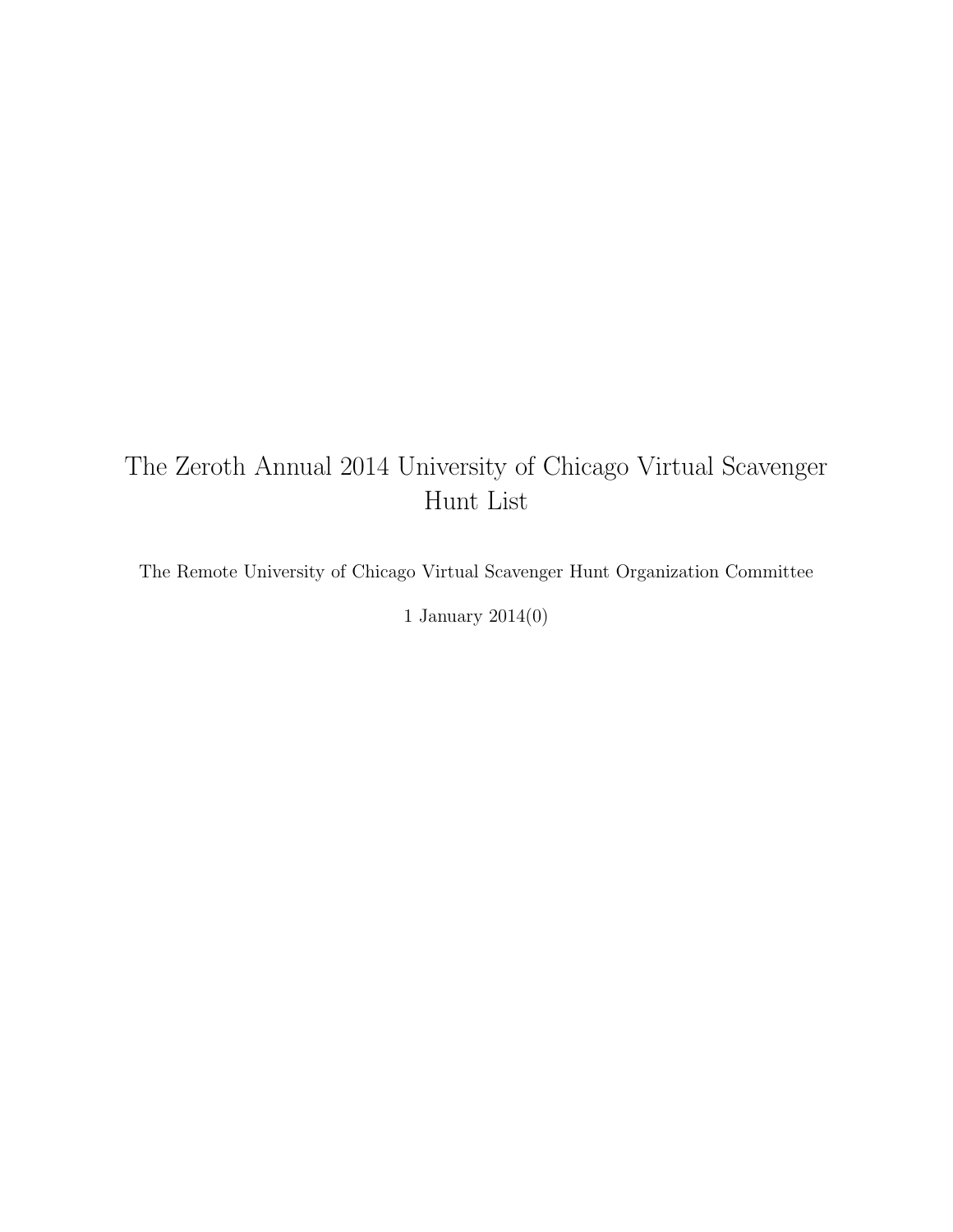# VIRTUAL SCAV TEAMS AND THE RULES OF THE VIRTUAL HUNT

- 1. The Year. 2014(0), in the great Scav tradition of 2014(1) and 2014(2). Unsurprisingly, it is a leap year.
- 2. The Scavvenyear. We decided four days weren't enough. The gracious Judges have packed an entire 366-day year between List Release (New Year's Day, starting 00:00 CT on Thursday) to Results-ish (New Year's Eve, ending 19:30 CT on Sunday). From this point onward, normie-time rules don't apply. Good luck, folks!
- 3. Acquisition of Items. All Items on the List can be obtained and performed legally. It may involve smooth talking, or it may involve something else, but it is all possible. The Judges take no responsibility for your getting thrown into the clink—be it local clink, state clink, federal clink, or Colonel Klink. If you end up there, it is your fault.
- 4. Covid. One advantage of Virtual Scav is the built in Social Distancing. Stay safe out there!
- 5. Fair Play. Sabotage is bad. We don't like it, and we don't want it in the Hunt. Sabotaging teams or their Items can lead to immediate disqualification, and we may even loose the hounds of the Administration on you.
- 6. Contact with Judges. While we don't want to complain and say that Judges have it so tough, Scav Hunt is always teetering on the edge of sheer chaos, and, if we can avoid it, we should. Thus, please only communicate with the Judges if you are going to do it in a professional manner. Generally, just remember that the more people shout, the less will be understood. That seems like it makes sense, no?
- 7. Props. All props must, always and forever, be mad props.
- 8. Points. Point totals are final. We ask you to do awesome things and expect awesome things to be done. If you do said awesome things, the Judge will accord to you Full Points, the highest number of points possible for any Item. In rare cases—for example, if we ask for a car and you give us the Batmobile with both George Clooney and Adam West inside—we will consider giving you one special point. Maybe two. As far as point values, well, we use a dartboard, numberwang, and Tibetan numerological methods to determine how much Items are worth, so no complaining that "the lazy eye patch was worth more than the moonbounce made of guns!"
- 9. Items. Be aware that doing Items nude when it's not explicitly asked for will not get you more points. Nor will involving alcohol in Items that don't clearly call for alcohol. The same goes for alcohol's redheaded, stepchild cousins, sex and drugs. Please note that few Items explicitly call for nudity, alcohol, or either of the aforementioned redheaded variants. Lastly, we don't like to harm large mammals that can make sad eyes at us, so please treat any non-humans involved in your Items with extreme care.
- 10. Virtual Items. Items that are on the in-person List but not on this Virtual document are not eligible for completion by remote teams and will not be judged. For any Item that asks you to make something physical, please submit pictures/video/explanation of that thing. It should be enough to show that your submission meets the criteria of the Item, show how your submission works, and show that your submission is not a fake (e.g. a Mechanical Turk.) All clarifications and details sent out by in-person Judges apply to remote teams as well, except insofar as they relate to Items or elements of Items that are not included in Virtual Scav according to this document. Exception: all clarifications and details on events that are held in-person do not apply, as virtual versions of those events may be quite different. If you have questions, please post on the Virtual Scav Channel in the Discord or send an email to <virtualscavjudge@gmail.com>.
- 11. A Good Time. For a good time call (202) 762-1401. It's not the right time, but it is a good one.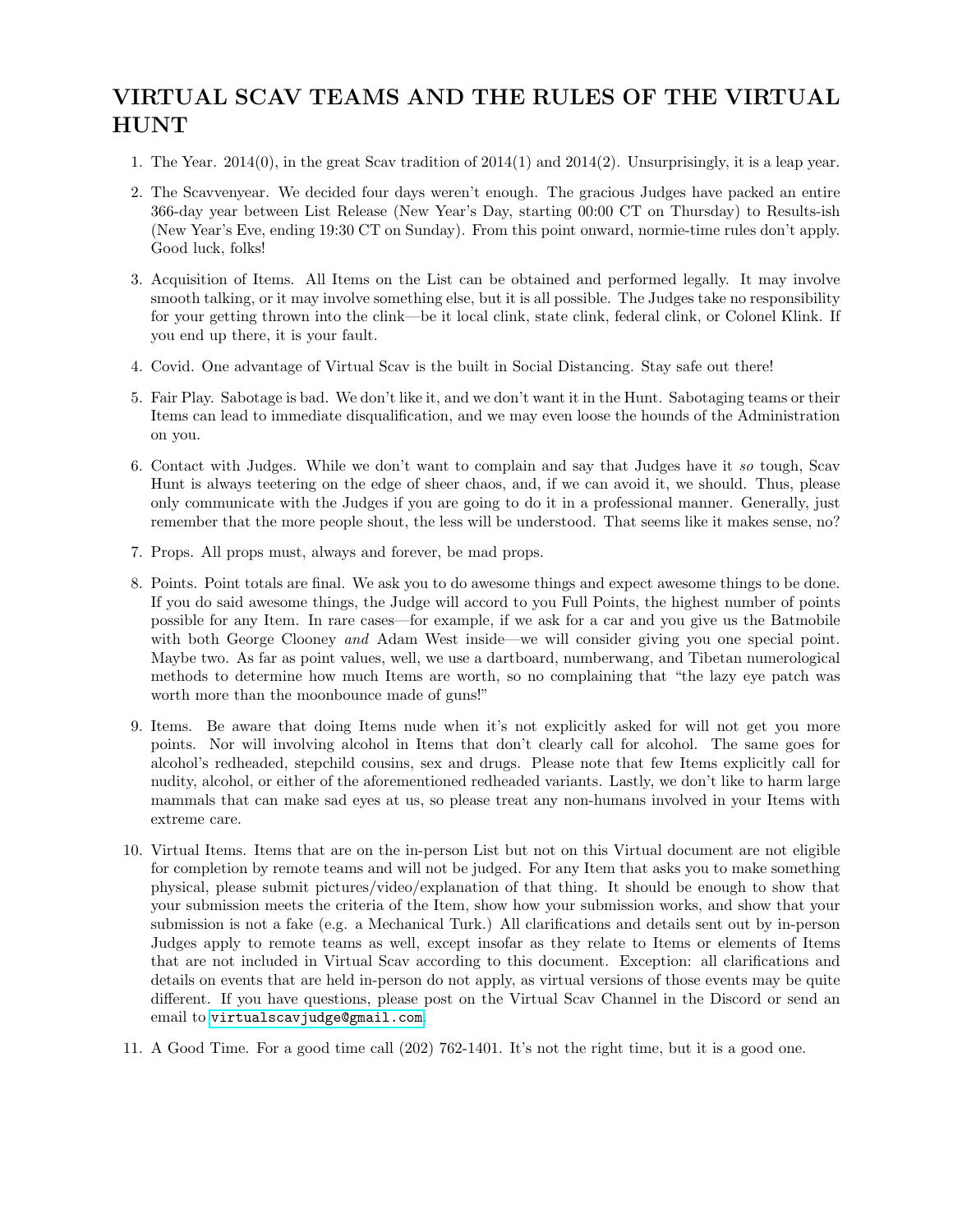- 12. Preliminary Events. The deadlines for the submission of Items and performances are final as stated on the List or as announced by the Judges at 3:10 to Punxsutawney, which happens on Groundhog Day (sometimes erroneously described as 8:00 AM) in the Virtual Scav Zoom Room. It is the Captains' responsibility to make sure that they submit these in a timely manner. Items that do not have a discrete date/place/email stated on the List are not preliminary and therefore must be emailed to <virtualscavjudge@gmail.com> on or before December 1st. Items that are not submitted via email may be presented at Virtual Judgment. Items that refer to Judgment should be presented at Virtual Judgment and may not be emailed for submission. Upon request, we may, at our discretion, come to see an Item at a virtual time/place other than Virtual Judgment. Consider this a privilege, and use your "Come See Our Virtual Items" cards sparingly.
- 13. Judgment Day. As in the Bible, Judgment Day should take, like, three days. Regular Items will be judged.

In addition, please have a highlighted list of the Items you've acquired ready so that when a Judge comes by to judge your pages, there won't be any time wasted with "do we have the particle accelerator?" questions. Virtual Judgment will take place in the Virtual Scav Zoom Room from December 2nd to December 9th. In short, BE ORGANIZED.

- 14. Rules. Ain't no rule says a train roller coaster can't be a Judge.
- 15. Prizes. The prizes are simple: we bought some random shit we liked on eBay et al. Virtual teams will receive fungible Virtual prizes. Offer void where prohibited. Check local laws.
- 16. Decisions. All decisions of the Judges are final. Final.
- 17. Final. See Decisions.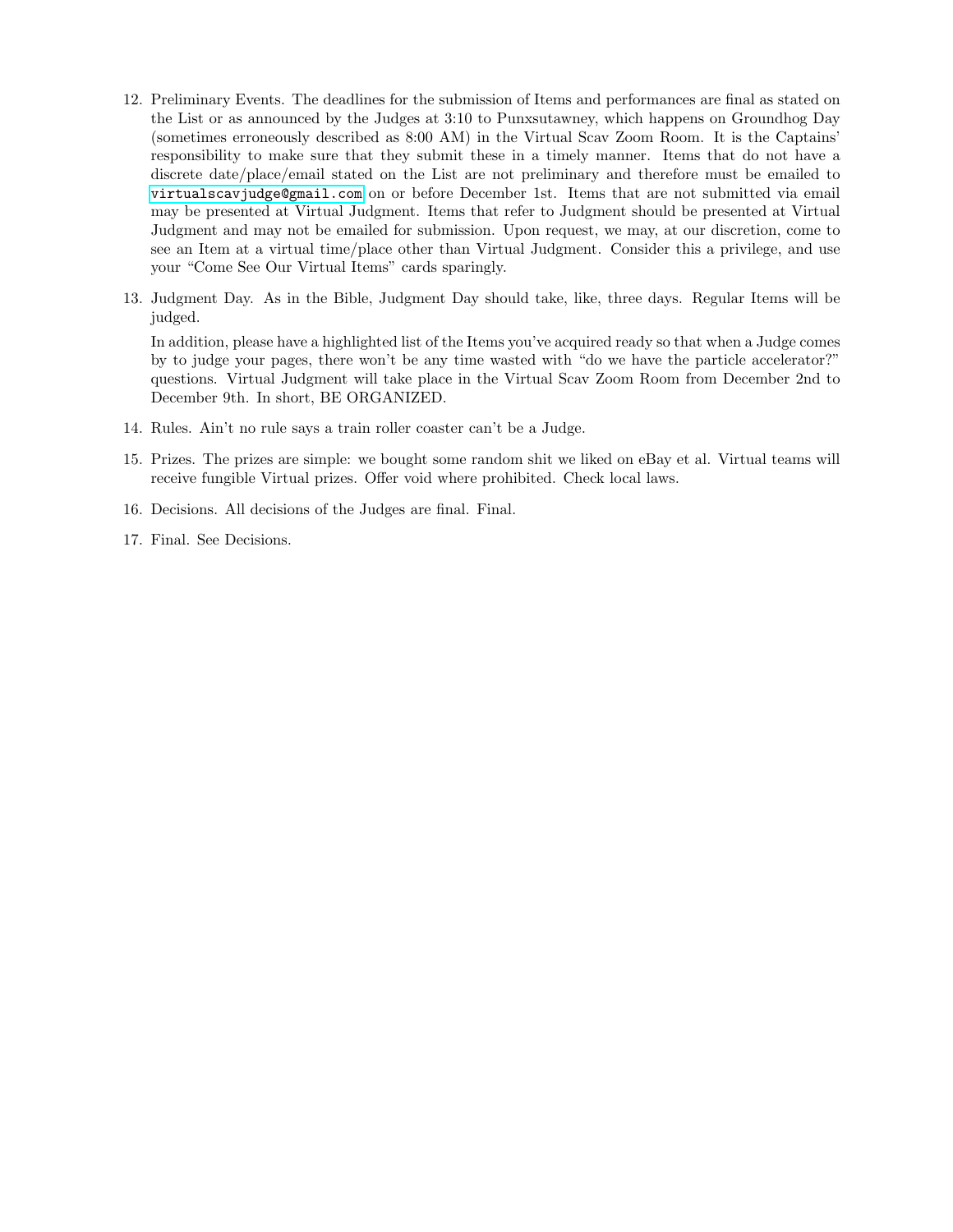## Items

- 1. A copy of the 2014(0) University of Chicago Scavenger Hunt List. [1 point]
- 6. You're not here to start no trouble, you're just here to do the ScavO Shuffle! [7 points for before ScavO, 5 points for after ScavO]
- 8. Why, thank you for those heartfelt cards celebrating Penguin Awareness Day (January 20<sup>th</sup>), International Plastic Bag Free Day (July  $3^{rd}$ ), Vanilla Cupcake Day (November 10<sup>th</sup>), or, frankly, any three mostly-phony holidays, emailed to <virtualscavjudge@gmail.com> on that holiday. [2 points each]
- 9. You mean to tell me that all we have to do to complete this Item is for everyone on our team to do their best evil laugh at Judgment? Mwhahahahahahahaha. [0.9 points]
- 10. What unusually large object fell into disuse at the UCC around 1939 and now is used at UT Austin? [3 points]
- 11. For those of you who keep too many tabs open (you know who you are): A Chrome or Firefox extension that both every-so-often and on demand closes a tab randomly. [Either F1ref0x or Chr10me points, take your pick]
- 13. A Congreve clock that displays the time. Your completion may be largely electronic, but it must fundamentally be controlled by a ball repeatedly rolling down a reversible plane. [70 o'clock points]
- 15. A Judith Leiber-style mini-audière, for when you want to be the chicest shopper at 6621 South Cottage Grove. It should snugly hold the quarter you need to obtain a shopping cart and look like a product sold there. As this is an Aldi Item rather than a Whole Foods Item, you may, should you so choose, replace the Swarovskis with sequins. [12 points]
- 16. Where in a retail establishment in Hyde Park can you find a mural of Harold Washington? [2 points]
- 17. The dead speak! In this other nearby depiction of the late mayor. Where can you find this more, er, unsettling version? [2 EYES points]
- 18. It's not the livery, it's DiGiornio! Wait a second, it's both. Make a fully-edible livery collar out of deconstructed pizza. Then eat it. [11 points]
- 19. An animatronic :partyparrot:. [34 points]
- 20. This is the second time the bus broke down! That ain't my fault. Yo, we're never gonna make the next show! I'm trying to get ahold of management. Ain't my fault! Look, the bus broke down, I'll get it fixed, y'all just chill in DCAM for a minute. I'll be back, Backstreet. . . Everybody! Feed your body. Everybody, treat your body right. BLOOD DRIVE'S BACK, ALRIGHT! [δ points for sending a picture of yourself donating to <virtualscavjudge@gmail.com>]
- 21. Hunt for an animal doctor in the Palmetto State and get them to show you proof of membership in their locale's professional fraternal organization—you know which one. [Palm8o points]
- 22. You've got your lipstick on, here you come, da da dum. In particular, you are coming towards that blank canvas, because this Item is to create a painting of a punnet of strawberries using solely applied kisses. Please be sure to create a time-lapse video of your completion of this Item. [K11ss points]
- 23. What is this, a pillory for a ginger root? [6in6er points (by this, we mean 6.6 points)]
- $24.$   $\begin{array}{c} \Delta 24. \quad \quad \ \ \, \longrightarrow X \downarrow \leftarrow \downarrow X \uparrow X \rightarrow X \leftarrow \leftarrow X \downarrow \rightarrow \downarrow X \uparrow \uparrow \rightarrow X \uparrow X \leftarrow \downarrow \downarrow X \uparrow \uparrow \uparrow X \downarrow \downarrow X \uparrow \uparrow \uparrow X \, X \downarrow \rightarrow \end{array}$  $X \uparrow \leftarrow X \rightarrow \downarrow X \leftarrow \uparrow X \downarrow \downarrow \downarrow X \uparrow \leftarrow X \uparrow \rightarrow X \uparrow \rightarrow X \leftarrow X \downarrow \downarrow \leftarrow X \uparrow \rightarrow \uparrow \rightarrow X$  [9 points]
- 25. Every Mother's Day Weekend, the University of Chicago Scavenger Hunt Organizing Committee hosts a four-day scavenger hunt (called "Scav" by those in the know), and this May is no different. Have up to four teammates show up just before September 5th begins in the Virtual Scav Zoom Room where they'll get to experience this classic U<sub>0</sub>fC tradition.  $[\pi$  points]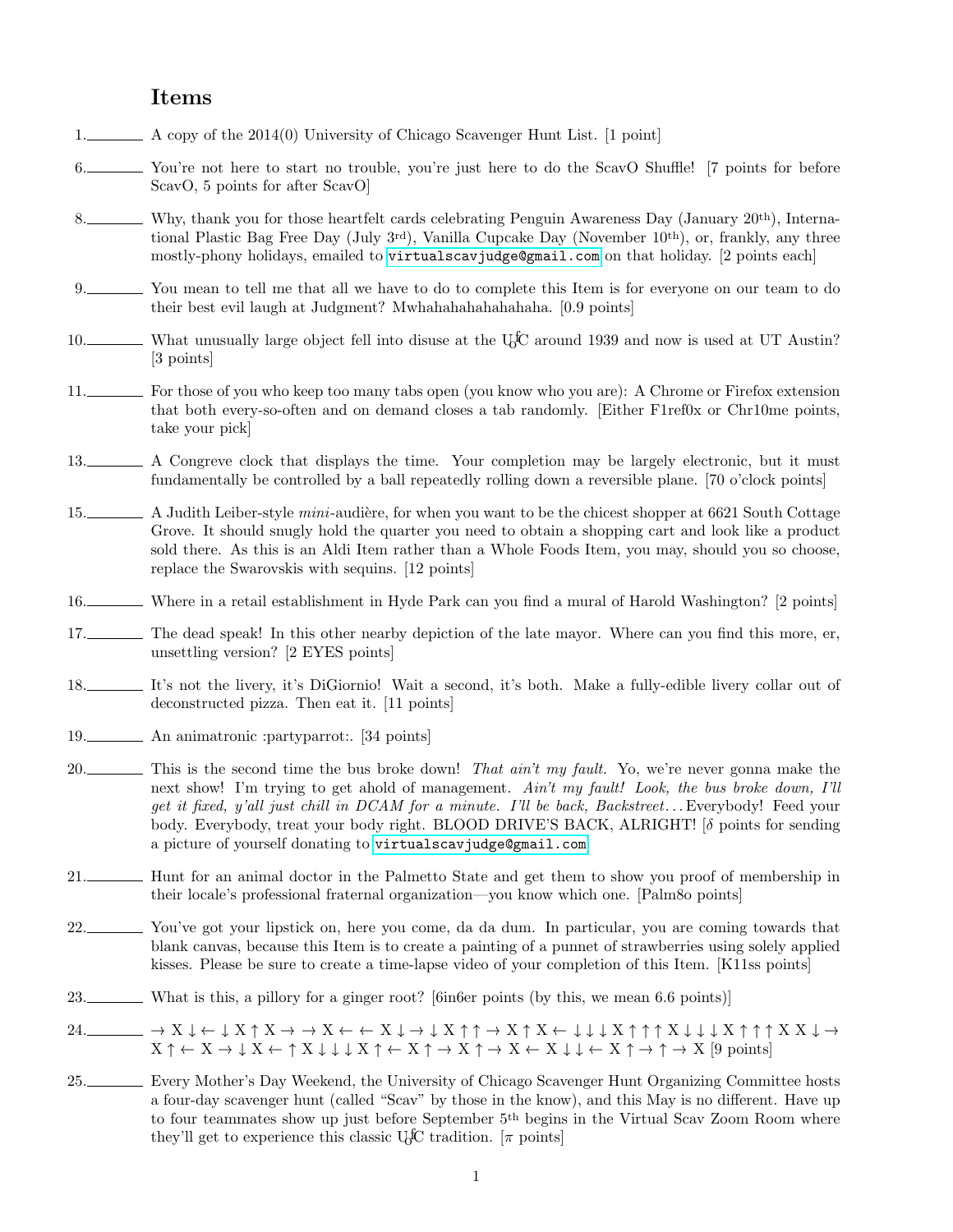- 26. You know how *dekotora* inspired *dekochari*? Take a cue from Pakistan's famous art trucks. [54.17] points]
- 28. The pirate metal cover of "Lincoln Park Pirates." [Way, hey, pir8s points]
- 29. Your team, government approved. Get a .gov website to post an endorsement for your team. [Up to 17.76 points]
- 31. The tallest umbrella, with a tape measure to prove it. [Up to umbre11a points, plus ell4 bonus points for the tallest umbrella]
- 32. Declare your major... loudly, from the center of any public park. [0.1 points per person, max 10 people]
- 33. Like the New York Times Spelling Bee, but wish it had a hard mode? Then you'll love this Item. It will go live on National Puzzle Day at <buzz.pythonanywhere.com>. Feel free to use whatever resources you'd like to complete it, and go fast! [10 points for making Queen Bee, 8/5/3 bonus points for 1st 2nd and 3rd to complete it]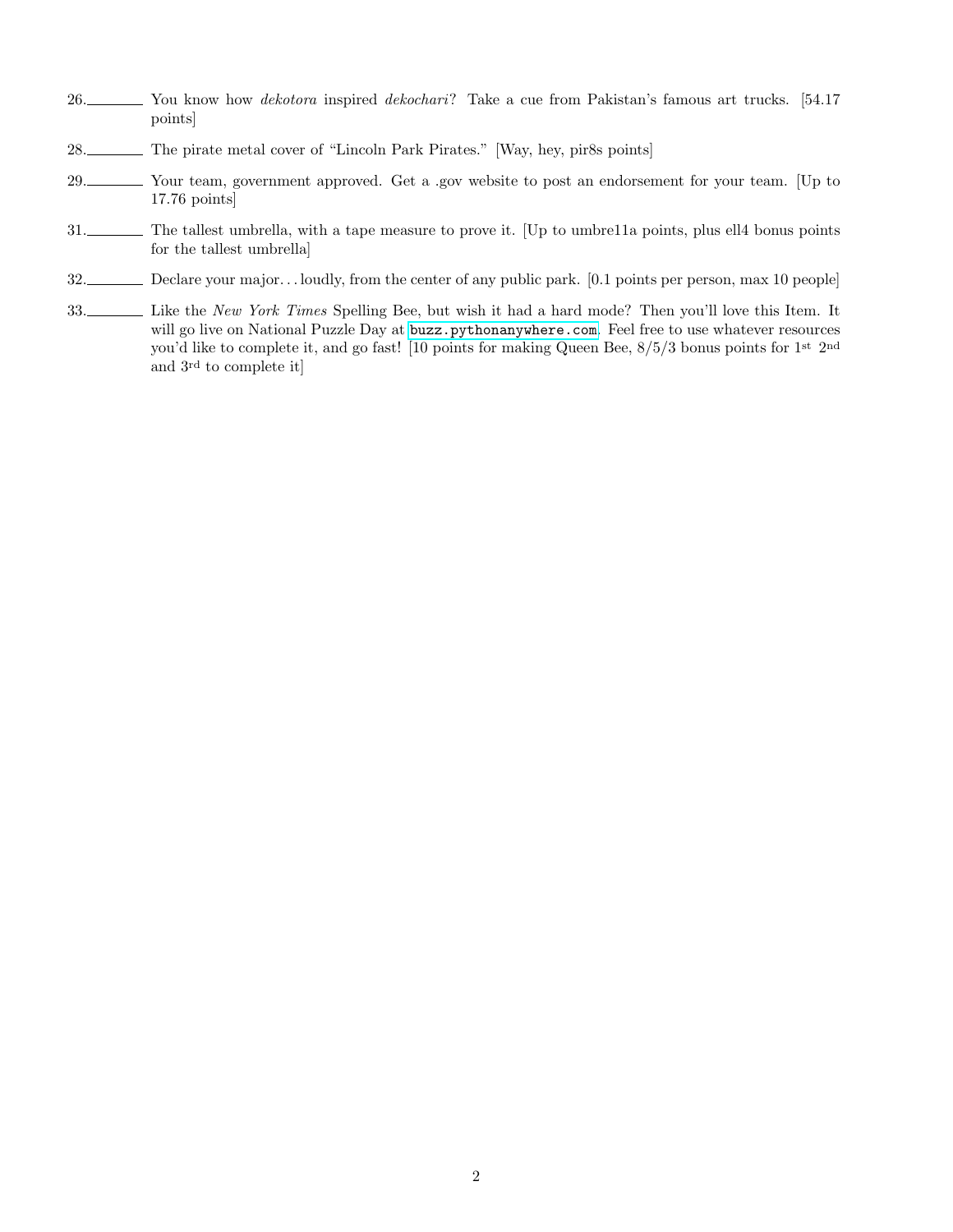- 34. We just LOVE adding unnecessary difficulty to classic newspaper games, so how about. . . Verbal Wordle? It's exactly as it sounds. On Febuary 26th, June 1st, August 20th, and November 24th, meet the Judges in the Virtual Scav Zoom Room, and put your rote memory to the test! [Up to 5 points per Wordle instance]
- 35. We non-Catholic Judges were disappointed to learn that "beatification" does not mean recounting the life story of a Blessed over a sick trap beat... [7 deadly spoints]
- 36. We non-Catholic Judges were disappointed to learn that "canonization" does not mean shooting a facsimile of a Saint out of large artillery... [16 spoints]
- 38. Don't you hate it when you get hit on the head with a "metal" bar so hard it bends into an exact outline of your head and shoulders? Sucks that a bunch of birds and/or stars start swirling around after it happens, also.  $[23.5 \text{ points} + 10 \text{ bonus points if you also run through a wall that creates an$ exact outline of your body]
- 39. An official statement from The University of Chicago stating unequivocally that "The University of Chicago is full of assholes." [Points tiered based on the level of member that you get the letter from, max 34.5 points]
- 42. The New England Journal of Medicine has finally agreed to Dr. Leo Spaceman's requests! Of course, though, as it is in the scientific publishing world, we hear that several other journals are plagiarizing this idea from the NEJM. Please provide us with a six-panel sample from one of the following journals: Journal of Aquaculture and Fisheries Management, Bulletin of Volcanology, the American Institute for Conservation, The Accounting Review, Journal of Transport and Land Use. Don't forget to cite your source, pervert. [8.0085+8.0085 points]
- 43. Silent Bar Night, Holy Bar Night, a gothic boxwood miniature. [33.5 points]

44. Have you ever woken up extra early before school or work to sit through an entire Ash Wednesday Mass only to walk away with a smudged blob on your forehead instead of a proper cross? You'd think the same religion that produces beautiful stained glass and the Sistine Chapel could be a bit more artistic. Send us a video of you demonstrating your artistic abilities on Ash Wednesday. The medium? Palm ash (BYOAsh). The canvas? Your Scavvie's forehead. The image? Your artistic vision. [10 points]

- 45. A Treasure Island bag  $[4^1 \text{ points}]$ . A Treasure Island-branded product  $[4^2 \text{ points}]$ .
- 46. Help kids learn simple math or literacy skills by producing a one to two-minute *Sesame Street* style parody of the first season of True Detective. [Send to <virtualscavjudge@gmail.com> by September  $25<sup>th</sup>$  for 1 ah ah ah 2 ah ah ah 3 ah ah ah points. Six! Six points!
- 47. A 5-piece set of Louis Voltron luggage. [10 points]
- 48. A commercial for Elizabeth Bathory Barbie, complete with rejuvenating bathtub and transformation. [16.66 points]
- 49. It's all about networking, baby! Prepare yourself for your next Career Advancement interview by wearing a Lizzy Gardiner-style dress of unique business cards. [28 points has sent you a LinkedIn request]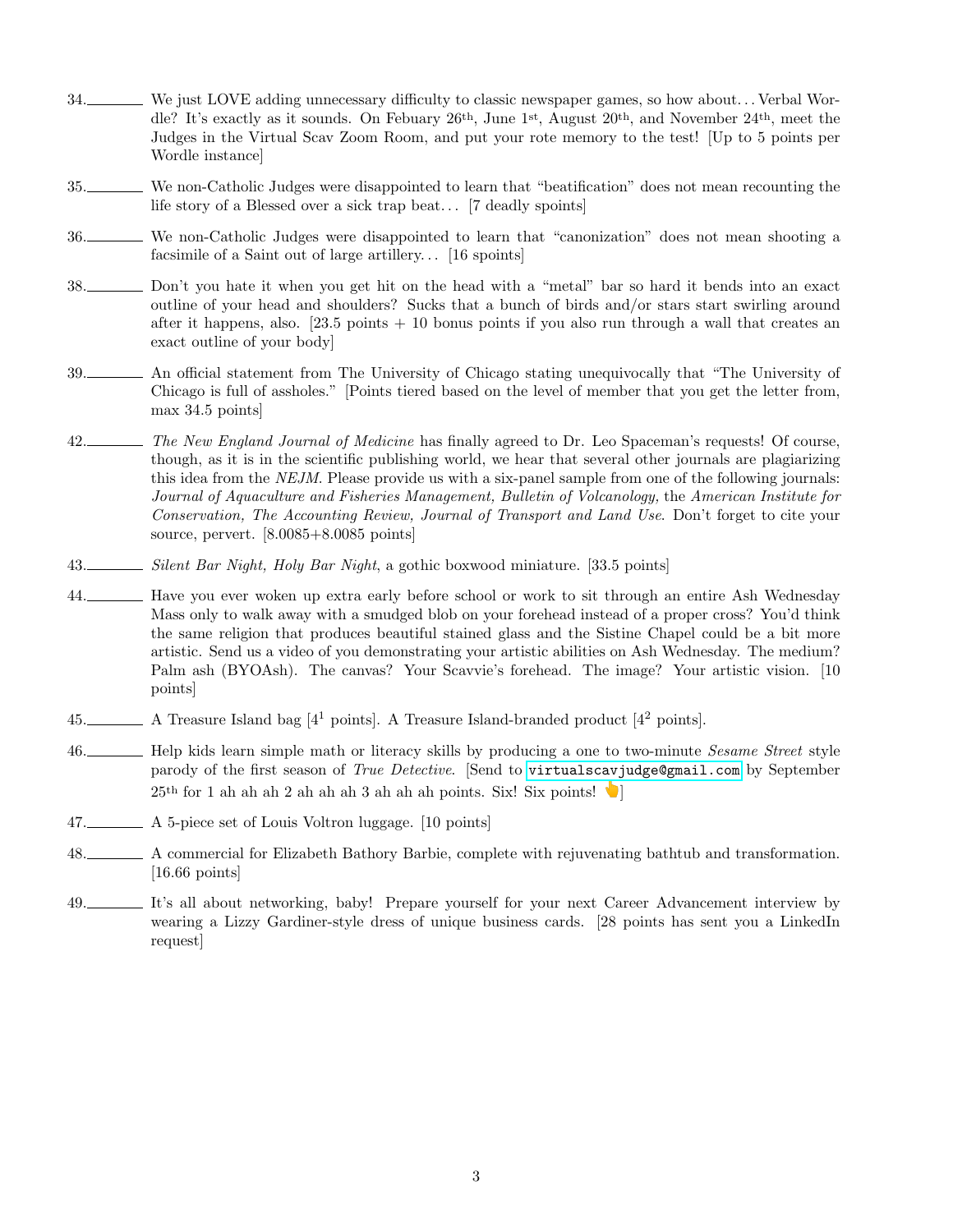- 51. A taxidermied animal modified a la Ping Xi's "Bowwowwow" exhibit. [18 pew-pew-points]
- 53. We don't know what was the big deal about that declassification of a trove of Kennedy assassination documents when we all know that his head just did that. Prove that his head just did that by creating a reproduction of this process with your very own JFK bust/head. While your recreation of his head just doing that MUST NOT involve any explosives or noxious chemical processes, the result of the process should transform the head such that it is as close as possible to the specifications outlined by JFK's autopsy. [19.63 points]
- 55. Robert J. Tzimmes. [3 points]
- 56. On June 1st, show up to any CVS. Go in, and buy precisely one (1) item and get a receipt. Pics (with a tape measure for scale) or it didn't happen. [1 point per inch]
- 57. My biggest problem with the Pokémon Fishing Tackle? Neither Kyogre nor Pikachu actually can use Tackle! Please address this error with your own handmade Tackle-able Pokémon tackle. [11.5 squiggly wiggly points]
- 58. A chocobo choco-bomb. [FFXII points]
- 59. Just like at Joel Maisel's bar mitzvah: chopped liver shaped like Michaelangelo's *David*. [11 points]
- 60. A documented completion of John Cage's Organ<sup>2</sup>/ASLSP (As Slow as Possible), as slow as possible, performed within the year by your Scavvies, either in performance or by a device of your own creation. [43.3 points]
- 61. The octopus. Is it a bug or a tree? It wears many styles of armor. Is it a game or a sport? It plays both. Octopodes are not bugs, but, rather, art imitates life. [18 octoints for a theophanic work of art in your choice of medium]
- 62. Lutefisk (but it's pronounced like Ludacris. GET IT?) [Back for the 1 Point]
- 63. The left brain is responsible for the right side of the body, logic, and Giants/Yankees/Knicks/Rangers fandom. The right brain is responsible for the left side of the body, creativity, and Jets/Mets/Nets/Islanders fandom. Come to Judgment in a 'fit that will satisfy both halves. [10.5 points]
- 64. Me-Mentos mori. [2 points]
- 65. There are 10 Items on this year's in-person List with Item text that was written not by man, but machine! I guess they might also be on this Virtual List. Who knows? Not this meatbag, that's for sure. Submit your guesses for which Items Judge Turing wrote to <virtualscavjudge@gmail.com> by Judgment. [2 points per correct guess]
- 66. It's the RGB Code Guessing Game! The game where you guess a color's RGB Code! Don't you understand? To participate, meet in the Virtual Scav Zoom Room on Saint Patrick's Day. [#000005 points]
- 68. You're playing the world's smallest violin? Put your money where your mouth is and play the melody of "Ode to Joy" on your tiniest bowed string instrument. Smolness and functionality are the imperative factors for this completion, and you'd best believe that your "violin" should be tinier than the other teams'! [18 points. 0 points if presented without a ruler for scale.]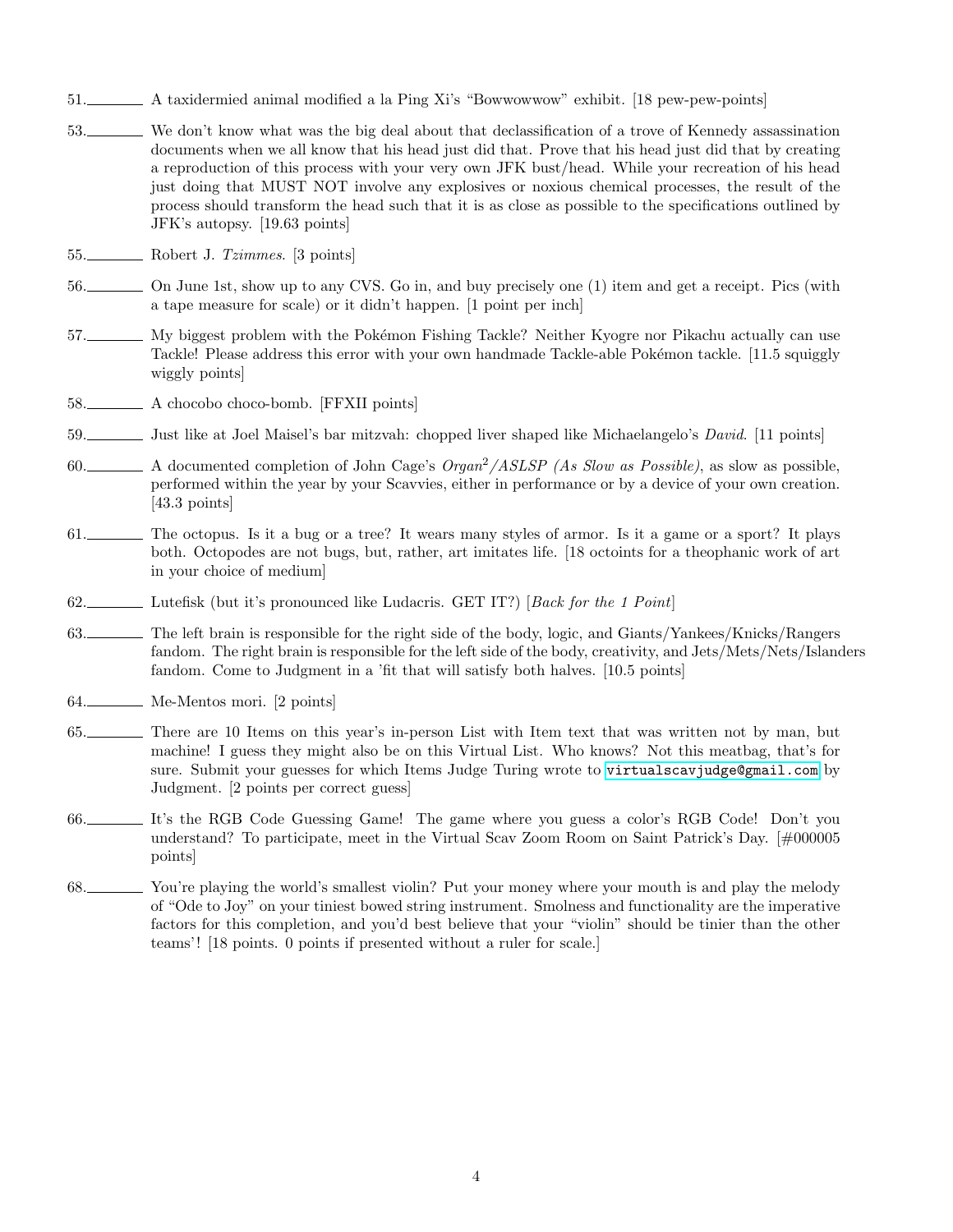- 69. A team member who is fit as a fiddle. That is, strung from head to toe, playing themselves with a bow. [27.5 points]
- 70. Sharp Cheerios<sup>™</sup>. [6 points]
- 73. Pants that beep when you back up. [8 points]
- 74. What is this, a working toilet for rodents? [25 points]
- 76. A compendium of Pitbull chuckle sound effects, arranged from most to least goat-like. [5 points]
- 78. A can of Coke branded in the style of PBR. [10.5 points for art on the can, 4 points for a label on the can]
- 79. A Brooman is like a broom but is fundamentally also a human (like one who is getting pushed around on the end of a stick). Since tool usage is one of the defining traits of humans, so too shall broomans, despite their own status as tools, be encouraged to use second-order tools to help clean up after you inevitably make a mess this year. [4 broomts (conversion rate: 1 broomt  $= 1$  point)]
- 80. Taco Bell's Canon in D. [3 points]
- 81. FINOGDIE OTGNMTGF REATEAOR TMNONKLO HBOJTEBM IRNUAAII SIIDNBTT. [3 points]
- 82. Listen. All we want is to walk up to a computer, press a Function key, and have the corresponding Fast and Furious trailer begin playing. Bonus points for a custom F[Hobbs and Shaw] keycap. [Fast 5oints + Bonus Furious Po3nts for a custom F[Hobbs & Shaw] keycap]
- 83. A rubber chicken rubber. [6.9 points]
- 84. When we were young, we thought rain came from giant blimps that held big containers of water. They would release that water through two gratings that would cut back and forth to make separate droplets. Now that we're older and wiser, we realize that all that water would make a blimp too heavy to fly, and instead the blimp might need to be held up by something to hold all that water. We also realize that blimps aren't that big: maybe only the size of one's yard or shower. But we're pretty sure the rest is still feasible! [42.5 points]
- 85. Diner rules are in effect. Every Item on this page must be accompanied by a pickle spear, or else it will receive NO POINTS.  $[$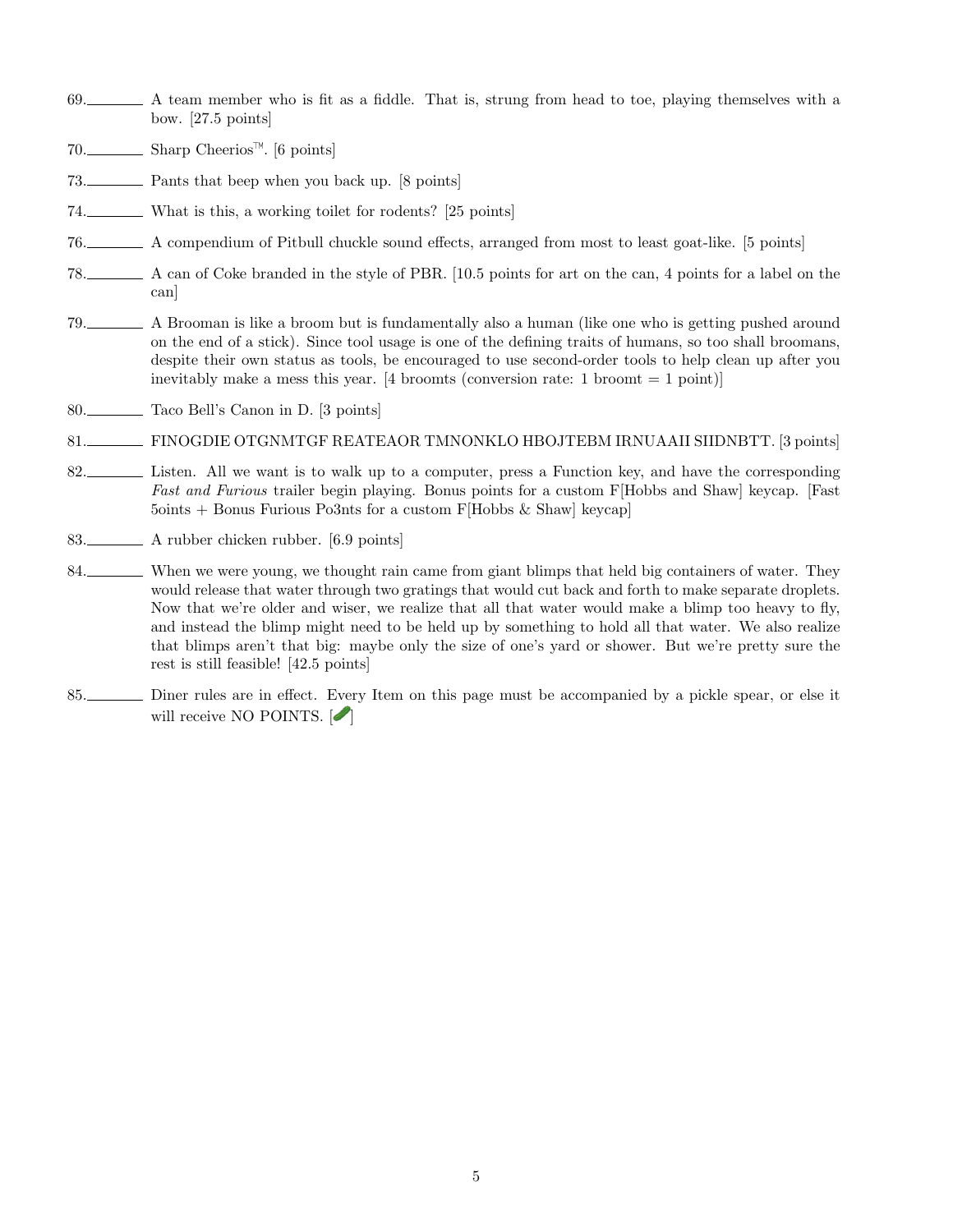- 87. The breakfast of champions: the interlocking Olympic bagels, in glorious color. [11 points]
- 88. This donut has too much cream filling. This donut is almost bursting with cream filling. This donut is so overflowing with cream filling that you could make the cream filling shoot out of it a considerable distance just by squeezing or hitting it.  $[8 == == +$ Donut points
- 89. Skaw! It's ska, for birds. [7! It's 7 points, for you.]
- 91. Lovingly render a beautiful "sand art" piece by layering appropriate ratios of the ingredients that make up any bottled/jarred food product, within its original clear container. Any liquid ingredients must have an appropriate dry substitute. [13 points]
- 92. A merkin for Cruella de Vil. [10.1 points]
- 94. Cash, Johnny. "Despacito." American IV: The Man Comes Around. American Recordings, 2002. CD. [4 points]
- 96. A sugar baby. [15 points, ideally life-sized; 0 points for a real flesh human being]
- 100. Cause on my head, there's a Greyhound station/where I send my thoughts to far-off destinations/also on four teammates' heads, connected by roadways/and we even brought our own model bus! [I do believe it's true/that there are 15 points in both of our shoes]
- 102. A Big Debbie dessert cake that's able to blast my big-ass hunger, plus box art mock-up. Must be appropriate for Big Bois. GET SWOLE WITH BIG DEBBIE®: THEY'VE ALL GOT FUCKIN' PROTEIN NOW<sup>™</sup>. [14 points, 0 points for a giant Oatmeal Creme Pie or jacked Zebra® Cakes]
- 103. What's the password? [8 points]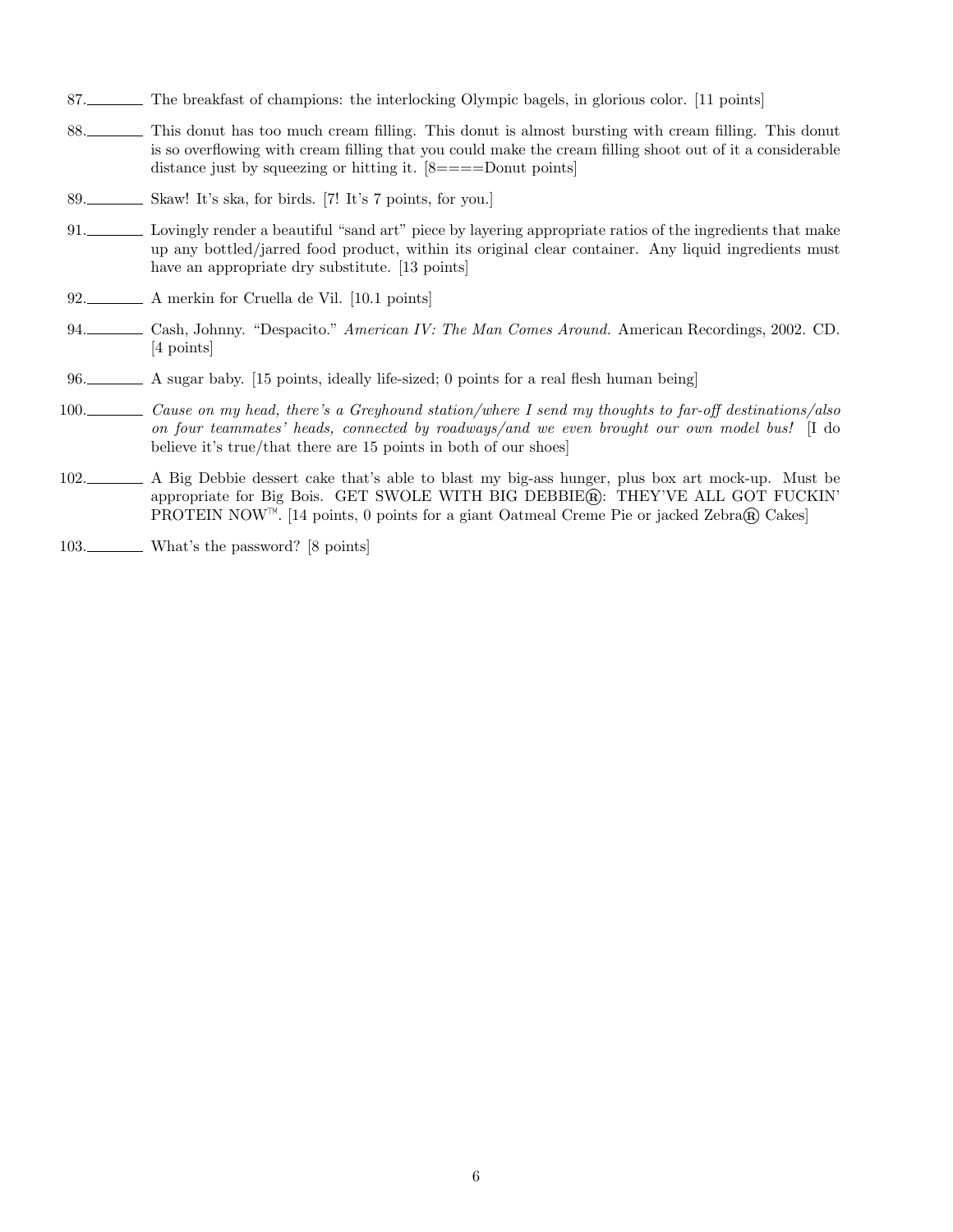- 105. An official letter from a professional baseball player or pitcher, thanking you personally for helping create the greatest American pastime. [10 points for minor league, 25 points for major league.]
- 106. In honor of Casimir Pulaski Day, bring us: goldenrod, a 4H stone, a team member crying in a bathroom along the Great Divide with their shirt tucked in and their shoes untied, and the Lord in your Headquarters window. [Sufjan Ste7ens points]
- 107. TBA. [11 (or 11, backwards) stniop]
- 108. TBA. [You know what pointing is funnier than 2.4? 2.5! points]
- 110. Hockney's double portraits are all so *pretty*! We'd just love to have one in our living room—only the people are always a teeeensy bit too far apart. Could you just, y'know, scoot them over a bit, make it less awkward? Maybe put some smiles on their faces? Good art makes people happy, right? [6.7 points]
- 111. G. L. knows has the ring. I know that you a whole building once. J. C. got into spaceship. G. A. put on a hat. H...man and H...girl went. W. G.'s rabbit ran away from the. That terrible thing is coming us. J. C. got into spaceship. B...girl is a. L. L. hid in his. [10 points]
- 112. Very few people know that May 10th is Bring Your Mariachi Band to Work Day. We have a feeling that this year, a lot of people are going to find out. [10 points]
- 113. A holiday not represented elsewhere on the List, introduced with your team's holiday tradition on the designated Discord channel at least one month beforehand, and proof you properly celebrated that holiday on the day of. [4 points for your team's holiday,  $1+1$  (because it looks like candles) points per other team's holiday you celebrate.]
- 114. You honestly believe it's mere coincidence that Kinbote's supposed alter ego just so happens to share the name of an Omega Level Telepath? And I "can't keep disrupting academic conferences like this?" So what exactly do you intend to do about that? . . . A restraining order? Oh. Well, I'll show you—I'll show them all!—with my supercommentary on *Pale Fire* proving beyond a shadow of a doubt that the Zemblan king delusion was psychically implanted by Professor X. [7.75 points, plus 2.25 points for comments from a Nabokov scholar]
- 116. The List was handed down by the Judges on Mount Ida. Surely it is infallible. So when you see an Item from a past List that the masses might consider flawed, you know to use the tricks of the Talmudic trade to show what it must've really been asking for. [5 points]
- 117. Unfortunately, you have to leave your meeting a few minutes early. It's only polite to let your supervisor know in advance and to perform "So Long, Farewell" on your way out. [9 (von Trapps) points for the full song and choreography]
- 119. A gig musician only survives by playing what the people want to hear. Send us a video of your new-time string band, which should be able to seamlessly transition between fiddle tune crowd-pleasers and the top hits of 2014(0), i.e. our Theme Songs. [15 points]
- 120. Use what you learned in shop class to figure out who's right: Aristotle, Xunzi, or Kant. [9 points]
- 121. "My [Items] serve as elucidations in the following way: anyone who understands me eventually recognizes them as nonsensical, when he has used them—as steps—to climb beyond them." At Judgment, (metaphorically) throw away the List and demonstrate that you see Scav aright. [3 points]
- 122. Fuck Jefferson Davis Day. We'd rather you celebrate Jefferson Davis Day, which honors Jefferson Airplane's long-lost epic about Mo'ne, Angela, Vaginal, or UC Davis, with your team's recording. [9 points]
- 123. A skin writing tramp stamp, visible at Judgment. [7.5 points]
- 124. So is Scav any good or not? Your quarterly Scav Review should dodge the question in favor of an interview with a conceptually groundbreaking Scavvie; a formally innovative literary flash fiction that interrogates the meaning of modern Scav; an oblique, abstract photo of one of your Items, and a poem—okay, fine, a poem that actually says what you've been doing the past three months. [7.5 points per issue, due by March 1st, June 1st, September 1st, and December 1st]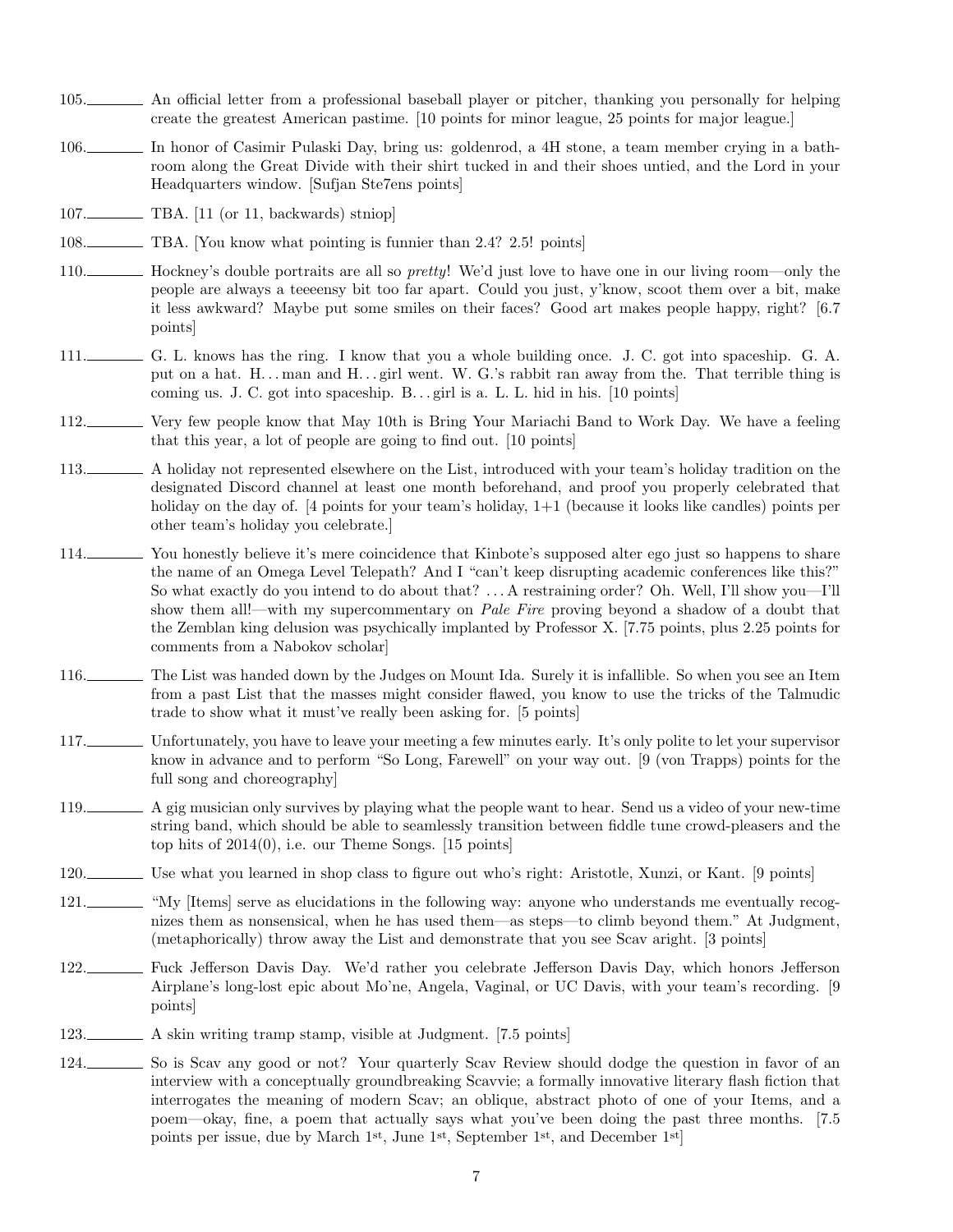- 125.  $\ldots$  *x Minus x*, for some x such that emotional impact and distance from the original x is even greater than for  $x =$  Garfield. [X points (but like X as in 10)]
- 126. What's green, hangs on a wall, and whistles? Show us. [9 points if it does all three]
- 127. Fast for Yom Kippur. [2 points; this one's between you and G-d, unless we happen to catch you]
- 128. Date fruit. [1 point, and that's an order]
- 129. Spoon bread. [1 point]
- 130. French fries. [1 point]
- 131. Milk toast. [1 point]
- 132. Finger sandwiches. [1 point]
- 133. Egg salad. [1 point]
- 134. Stone fruit. [1 point]
- 138. Papa John Paul II. [1 point]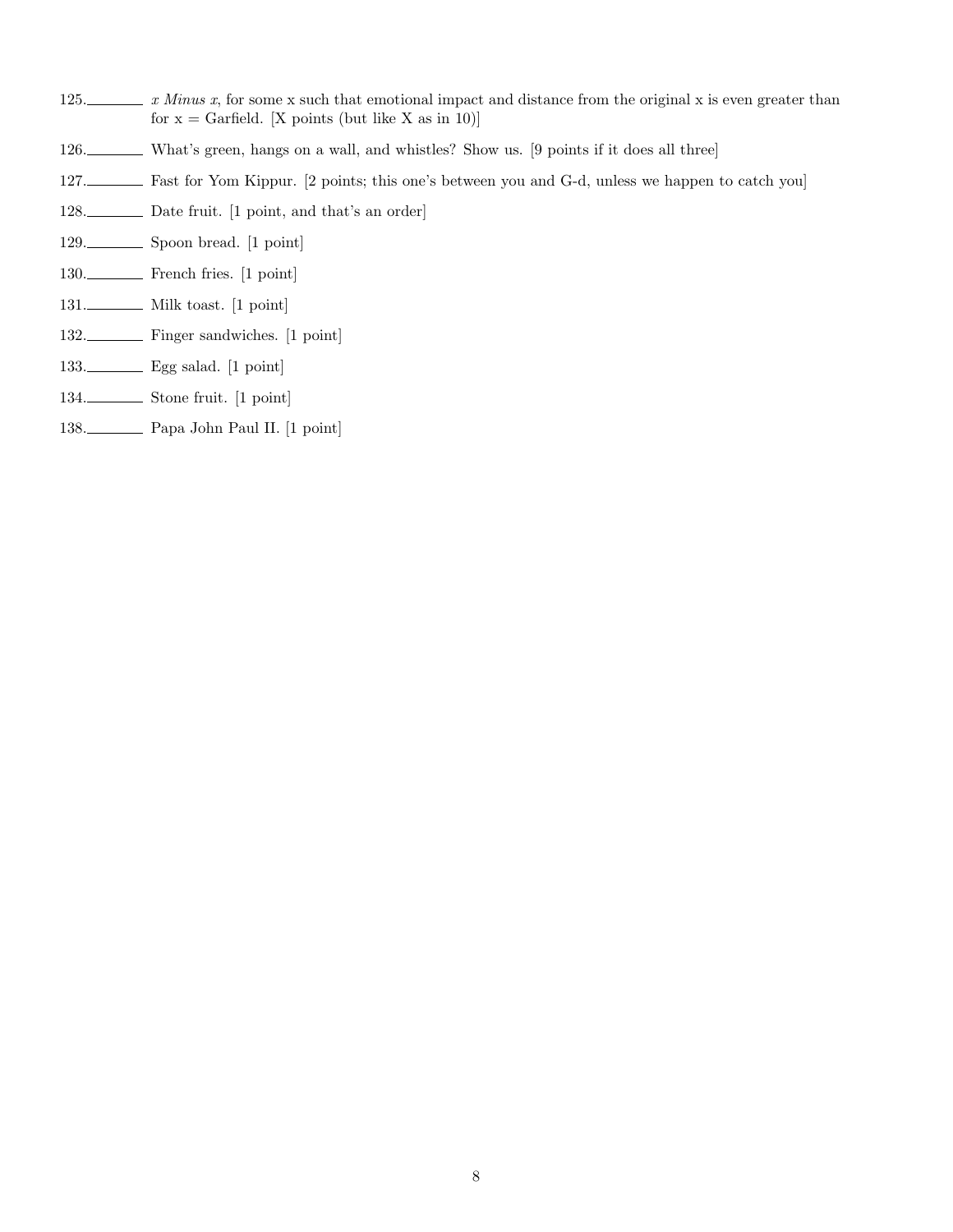- 140. Malcolm may be the titular genius, but this is a Dewey stan account. To pay respect to our king, make his magnum opus: the pipe organ made out of trash from S5E16. In the spirit of Dewey's resourcefulness, this Item should be made of whatever garbage you have at your disposal. The mechanism by which sound is made doesn't have to be pneumatic, as long as you are pressing keys to play each note. Most importantly, this instrument shouldn't look like some fancy store-bought organ; it has to be comparable to Dewey's organ in terms of sheer trashiness. [65 points]
- 141. Create a 1-2 minute excerpt of an opera about a *dormestic* occurrence, inspired by Dewey's opera, The Marriage Bed. You need not use your trash organ, but it is what Dewey would do. [9 points, 15 points for using the trash organ to perform]
- 142. Just like Dewey accompanied his mom during "Mrs. Tri-State," have a Scavvie whistle your opera excerpt just as beautifully as Lois did to win her the crown. [3 points bc 3 looks like puckered lips]
- 143. While the children ride the horses on the carousel, all we want is to relax in the carousel nanny chair. Alas! All the nanny chairs are full! Take a normal chair and turn it into a nanny chair-style chair. I want augmented wood, carving, paint, so we and the other nannies can watch the children on the carousel. [27.5 CURSED POINTS]
- 144. BLOBBY BLOBBY BLOBBY! Make a text-to-speech feature for everyone's favorite childhood character, Mr. Blobby. [8LOBBY POINTS]
- 145. Rolling Stone released their ranking of the top 500 songs of all time. Surprising no one, the masterpiece "Hey Ya," was ranked as the 10th best song ever written. Of course, this means there are exactly nine (9) songs better than Hey Ya, and millions of songs that are nowhere near as good. While Rolling Stone's analysis was more qualitative, what we need is a quantitative analysis. Please create a quantitative scale for precisely how much better or worse any given song on the Rolling Stone Top 500 is, demonstrating your scale with at least three other songs. [10.5 points]
- 147. Friday. Thanksgiving. Chinese food. What do these three things have in common? Iykyk. Now it's your turn. Write an original song about the mundane or abstract concept of your choice, with an accompanying video. Your original song and music video must be at least two-minutes long and should be in the same aesthetic and video style. [Send to <virtualscavjudge@gmail.com> by September 25<sup>th</sup> for  $20(12 \text{ points})$  (this is 12 points)]
- 148. AntiPapa John Paul II. [-(-1) points]
- 149. Now that Godzilla and Kong have been reestablished in American cinema, it's time to bring back another classic Toho character. Of course, we're referring to the beloved Jet Jaguar. Pitch the new Jet Jaguar Monsterverse movie, including a plot synopsis, cast of characters, creative team, and stunning poster. [14.5 points]
- 151. Tropicana Sparkling has introduced a new fruit, and they need you to make the video. Following the form of the original campaign, create a commercial for the new Tropicana Sparkling flavor of your choice, complete with beautiful graphics and your own unique dance. [18 points]
- 152. The Daily Ritual of the Tnuh Regnevacs. [4 points per page, max 3 pages]
- 153. Father, when can I leave to be on my ooowwn  $\mathscr{V}$ . Pinocchio my boy, today I try to stop being alone . A conversation between Pauley Shore's Pinocchio and Avery Schreiber's Gepetto using any part of their brilliant performances. [7.77777777.... points]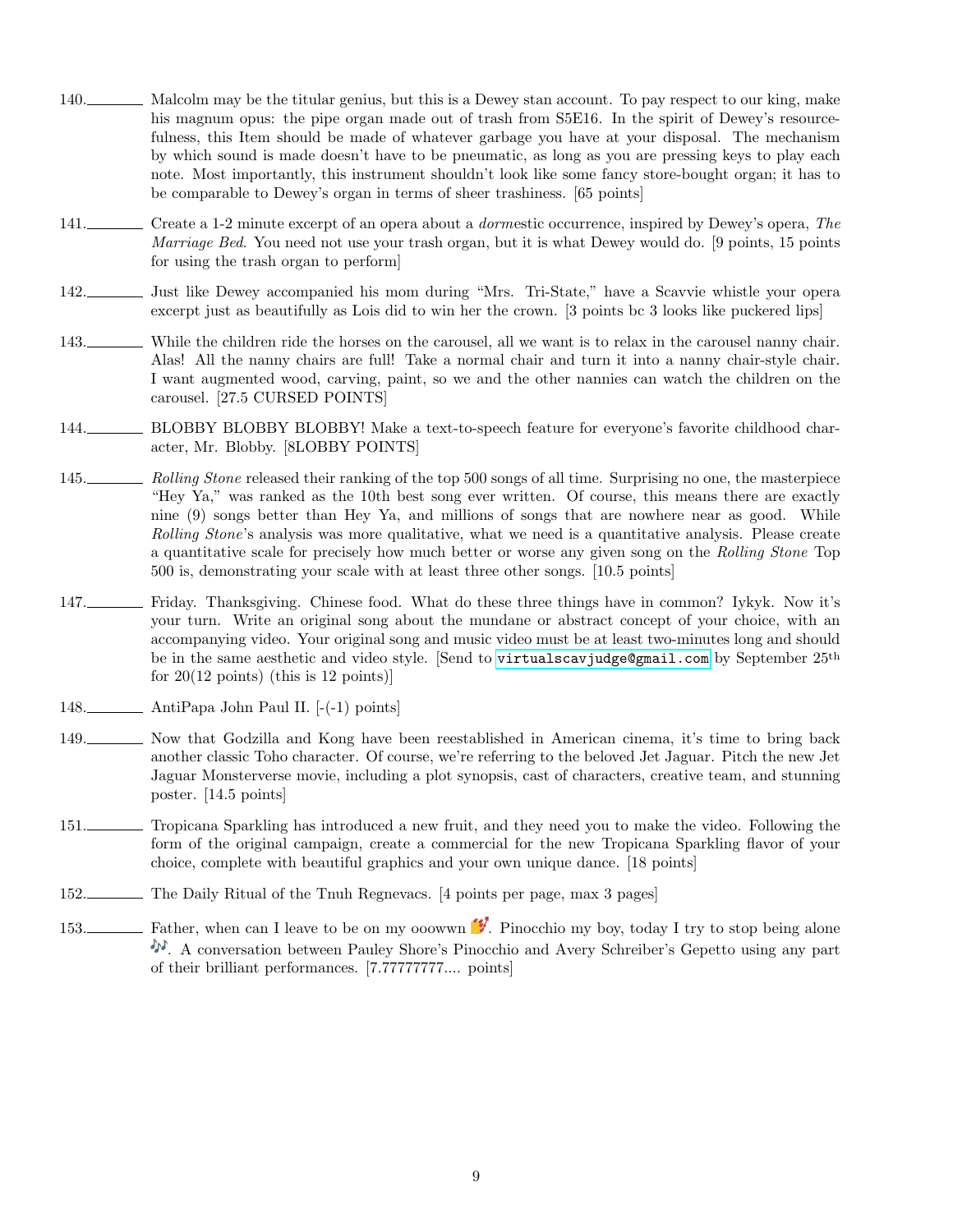- 155. A kosher restaurant certification signed by a Rabbi Weiner, Berger, or another fittingly *fleishig* name. [9 points  $+$  9 bonus points if this is a *milchig* restaurant]
- 157. Get Matt Farley to write a new song about your team. [8 points + 8 bonus points if he writes a new anthem for the Hunt]
- 158. An official Olympic condom, preferably unused. [6.9\*3 points + 1 point if it was used by Gus Kenworthy]
- 159. Some Japanese restaurants will serve *damukare*, i.e. a plate of curry rice where the rice is formed into the shape of the dam to keep everything dry and neat. But even the most plebeian of medievalists know that a single simple moat isn't enough to protect you from a horde of invaders (or katsu!). Build a fully fortified rice castle that'll make us say, uh, damn. [11 because it looks like the straight pointy things like the spikes on the gate when it comes down? points]
- 160.  $\Box$  > カゴ押し花 ! Your piece should reflect the environment (within your city limits, of course) from which you collected your materials. Be prepared to identify the samples, as picking any threatened or endangered species will send you straight to the EPA jail. [15.5 points]
- 161. If there are two things that the millennial gays love, it's coffee and *Drag Race* [citation needed]. And if there's one thing that RuPaul loves, it's hydraulic fracturing! [\[citation\]](https://www.independent.co.uk/climate-change/news/ru-paul-fracking-ranch-drag-race-environment-a9407461.html) And what is a cup of coffee if not high-pressure injection of water into a substrate? Create a device that simultaneously demonstrates the process of fracking while making a hot cuppa. Oh, and also it is designed to look like a small Wyoming ranch that just so happens to lease mineral rights to oil companies. [35 points]
- 162. A Uli Kirchler-style pop-up sculpture of a building on campus. [27.5 pop-up points]
- 163. You, wearing the sweater that Sam Barsky would wear standing in front of your local library, standing in front of your local library. [45 points]
- 166. Don't honk the honk if you can't tonk the tonk. A cowboy jacket that, upon pulling on the bolo tie, turns on lights on the back reading "Hot Chicago Nights". [You reckon a square could get 14.5 points?]
- 167. Write "Scav Hunt Rules" in some in situ snow. You know what the "ink" should be. [thrpee points]
- 168. With you socially inept NERDS staring at your feet all day to avoid conversation, you Scavvies must know each and every Hyde Park block pretty well. Tell us exactly where the following pictures (posted on our website) were taken. [1 point per correct location]
- 169. Reverse body sushi! Turns out regular body sushi is a moral and public health no-no, so we're asking for the opposite: a teammate dressed as a piece of sushi, prostrate, covered in an assortment of human body-shaped sushi rolls. [11 points, 0 points for nudity]
- 170. Tucker Carlson *claims* that windmills are nothing more than silly fashion accessories. To that we say, wait yeah you might be onto something you fuckface. A functional windmill earring that, upon spinning, produces enough power to turn on a small light. [25 points +  $\chi$  bonus points if they can power the Texas grid]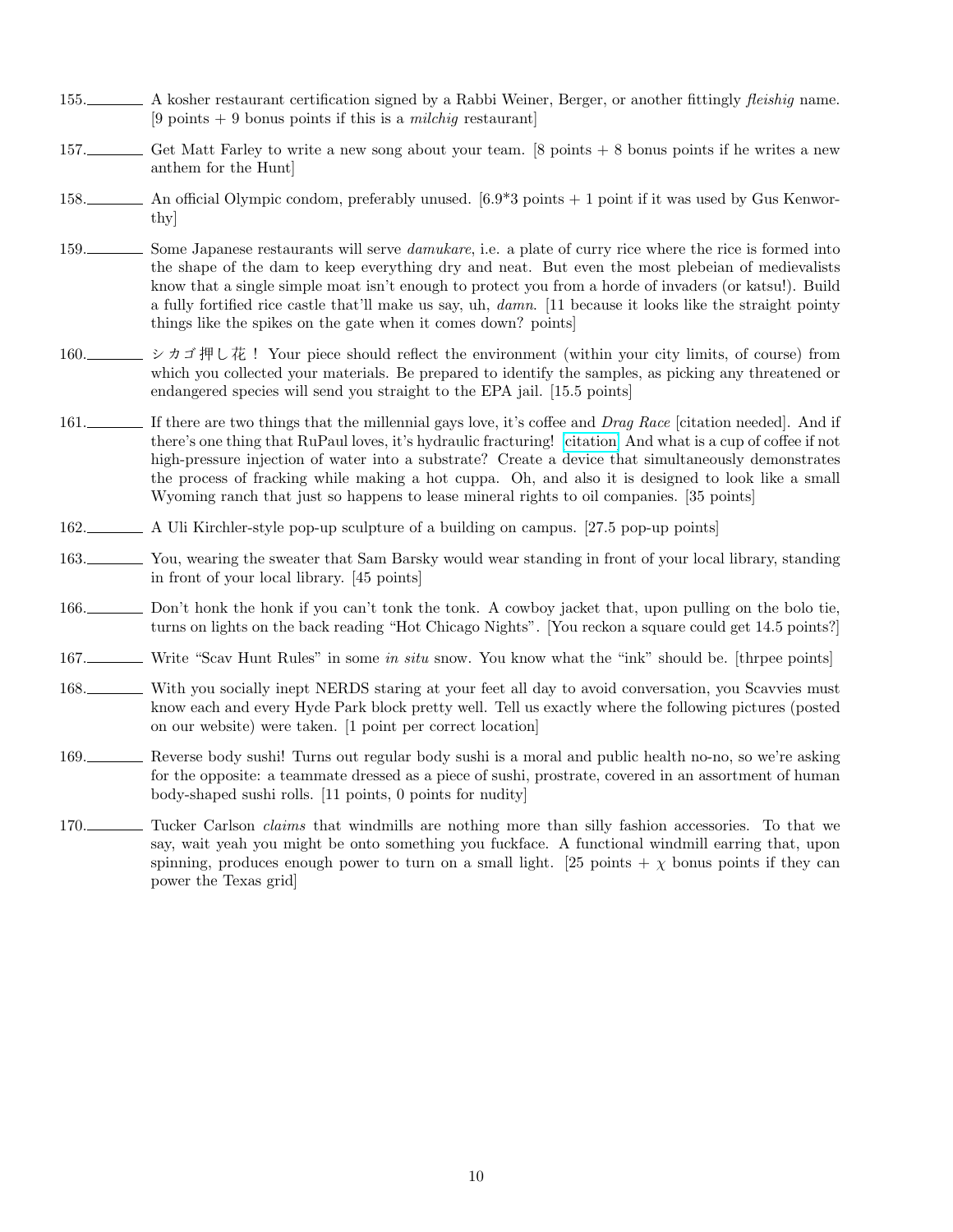- 171. Windmills? No, those are giants! And there is no one tough enough in all of Spain to fight them. Make a reversible earring that displays Don Quixote and his noble steed on one side, but when flipped, reveals Alonzo Quixano and his exhausted horse. [8.85 points]
- 172. We have seen the Voltorbs of the past and present, but what about the future? Show us your life-sized, futuristic Voltorb along with a matching Poké Ball from its era. We can't wait for your Voltorb to dazzle us by showing off one of its Moves. Your Voltorb should be able to safely demonstrate its Move in a confined space. [17.5 points + 10 points for a sweet Move. 15 points if your Voltorb knows Magnet Rise and 1 bonus point if Voltorb uses a move that causes it to faint]

### 173. ∎ ∎ ∎ ∎ ∎

#### ∎ R ∎ ∎ N

The category is PERSON. Which University of Chicago staff member won the Wheel of Fortune bonus round? [Can I buy a 5 points?]

- 174. Thematically (if not stylistically) inspired by Hokusai, a series of *Views of the Sears Tower*. [.5 points per view, max 36]
- 175. The costuming in *Starlight Express* sure was fan-track-stic, but we're still rail-ing from the fact that they were missing a key feature: capes! Get it? Capes. . . with trains?! Not just any trains, but everlengthening trains, with new train car additions displayed at every Captain's appearance throughout the Hunt. This Groundhog Day, at 3:10 to Punxsutawney, your Captains should arrive dressed as their favorite real or fictional train that's ready to hit the big stage. 3:10 to Punxsutawney will be hosted virtually in the Virtual Scav Zoom Room. Choo-choo-choose wisely!  $[\lambda]$  points]
- 176. Make sure to stay hydrated during Scav Hunt by always having your trendy Hydraflask handy.  $[1+2+3+4 \text{ points}]$
- 178. The densest toy duck. [1 point + 10 points for the densest duck]
- 179. A tin of Danish Butter Cookies. No, not sewing supplies. The cookies just look like sewing supplies. [16 points]
- 180. Tired: Gummy Worm. Wired: Gummy Nudibranch. [12 points]
- 181. Quantum tunnel through a wall. [h points]
- 182. INNOVATION IS KEY, THANK YOU SCIENCE. And thank you Playtime Co. for this super cute toy! I had only ever seen it on the posters! Good thing this toy is just as it appears and definitely won't transform into something terrifying. [12 points]
- 183. The Devil's Scav Dictionary. [0.666.... points per definition, max 20 definitions]
- 184. Sure, we have a shrine to Milton Friedman, but what about the OG? Perform a piano piece written sometime during Adam Smith's illustrious life. Since division of labor holds the keys to the future, make sure that each key on the piano needed to perform your piece is staffed by a teammate—and yes, we're talking one-to-one specialization. [88/4 points]
- 185. Is that Venom or a blob of tapioca? We can't tell, nor should we have to! [4 points]
- 186. Roll a 3 on a d20. You have one try at Judgment. Bring your own dice. [d20/d3 points]
- 187. An Eisenstein-Rosen Pond Bridge. Now the duckings can cross your local pond nearly instantaneously! [16th dimension points]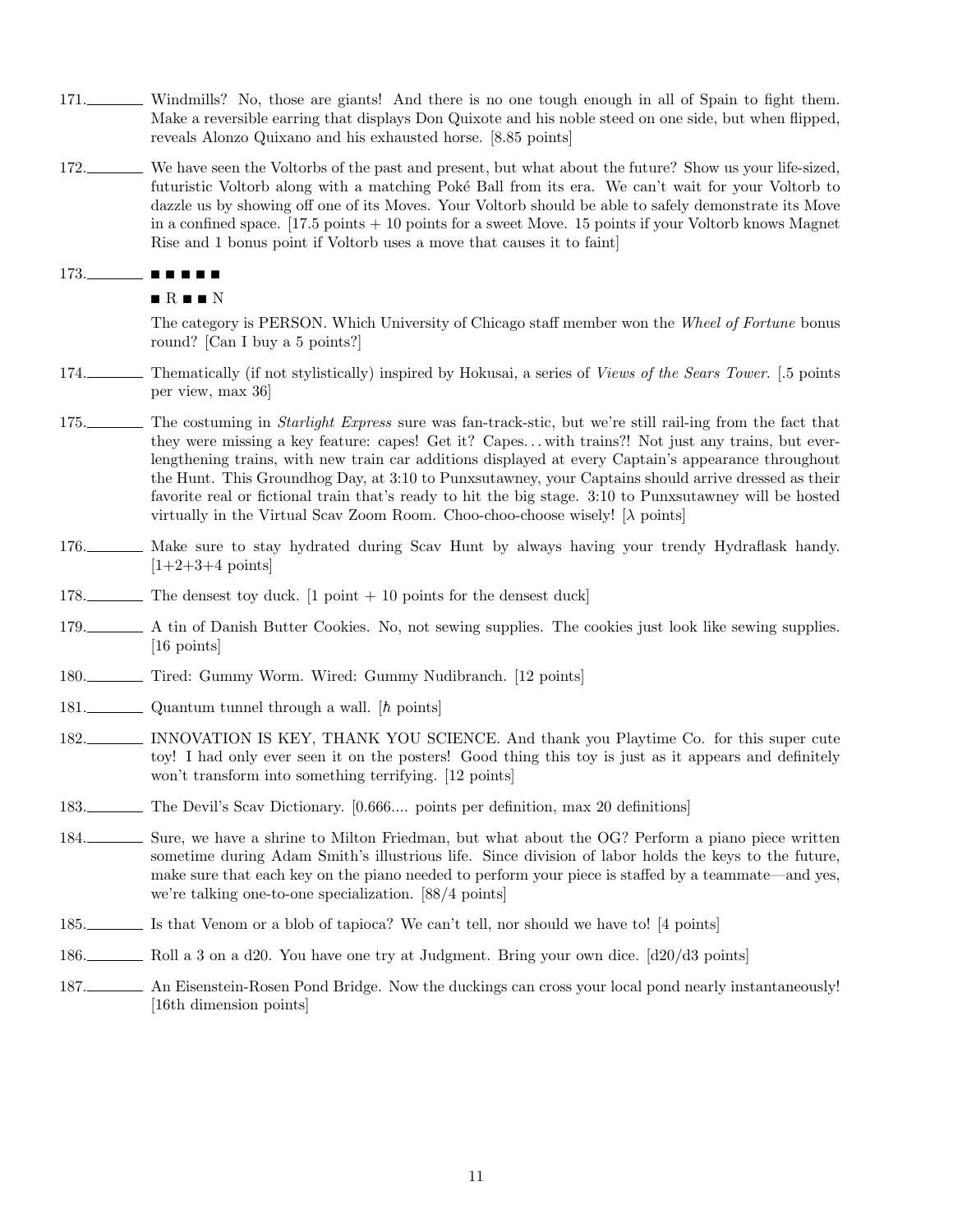- 190. Okay, I see the appeal of covering The Regalia in stickers of Cindy, she's a lovely girl, but I didn't come to Insomnia to see ladies. I come for The Boys. Help me cover MY Regalia in the Abtastic Four. [15 points for a car mod or a game mod]
- 191. In her seminal text, The Second Sex, Simone de Beauvoir describes the immanent condition of the woman and the transcendence that womankind must aspire to. Make two sandwiches that explore these states of being. [2 points]
- 192. A teammate with a heart of gold. You'll be bringing the gold. [19.3 points]
- 193. As many chocolate bars as you can find, from 0 to 100% cocoa. Chocolate bars will only count if they have a unique percentage. All chocolates must be commercially made and unopened. [0.25% cacaoints points per chocolate bar]
- 195. A Ukrainian *pysanka* (on any species' egg) whose design is based around that "Cool S" we all drew in middle school. [12 points]
- 196. whattimeisitrightnow.scav. [6 points]
- 197. You have 60 seconds to play the commercially-released video game of your choice, live at Judgment. Largest increase between starting and ending score gets [10 points].
- 198. Bring us along on one Scavvie's 2014(0) emotional roller coaster by sending a selfie to the corresponding Discord channel by the end of each season showing the radical hair transformation they've used to cope. [11.5 points]
- 199. ecce, Caesar venit! senatores, manus vestrae pro vobis loquantur! (quinque secundae spatio) quomodo hoc fieri potest? Caesar e massae est! [Et 2 Pointe?]
- 200. A mani-pedi that links together the fingernails and toenails of the wearer. Must be fully dry at Judgment. [Get your nails d11d points]
- 201. A Kit Kat $\widehat{R}$  Kit-Cat Klock $\widehat{R}$ . [K1t C4t Koints]
- 202. Tom of Finland was all about wood, especially cut wood. Recreate one of his works in the style of Albrecht Dürer. [28 points]
- 203. Zagreus had to fight all of Hell to call his mom. You only have to build an Underworld-themed pop up book that, when you open the last page, calls your mom. [15 more pop-up points]
- 205. A deck of PowerPoint playing cards. Just the thing to operationalize synergies with my bridge partner! [5.2 points]
- 206. Eckhardt is the new structure on the scene at Hyde Park High, making friends with the other shiny glass buildings in the neighborhood. Everyone says that the oh-so-cute Gordon Center for Integrated Sciences might ask it out to the dance! But who is that sexy upperclassman staring from across the cafeteria? It's the school bad building, Eckhart Hall. Eckhart and Eckhardt tells the story of two buildings separated by architectural sensibilities but brought together by pure animal magnetism and homonyms. Will Eckhardt stay on the straight and narrow of 57th, or will it take a walk on the wild side? Coming this fall to theaters near you. [6ckar(d)t points for a trailer]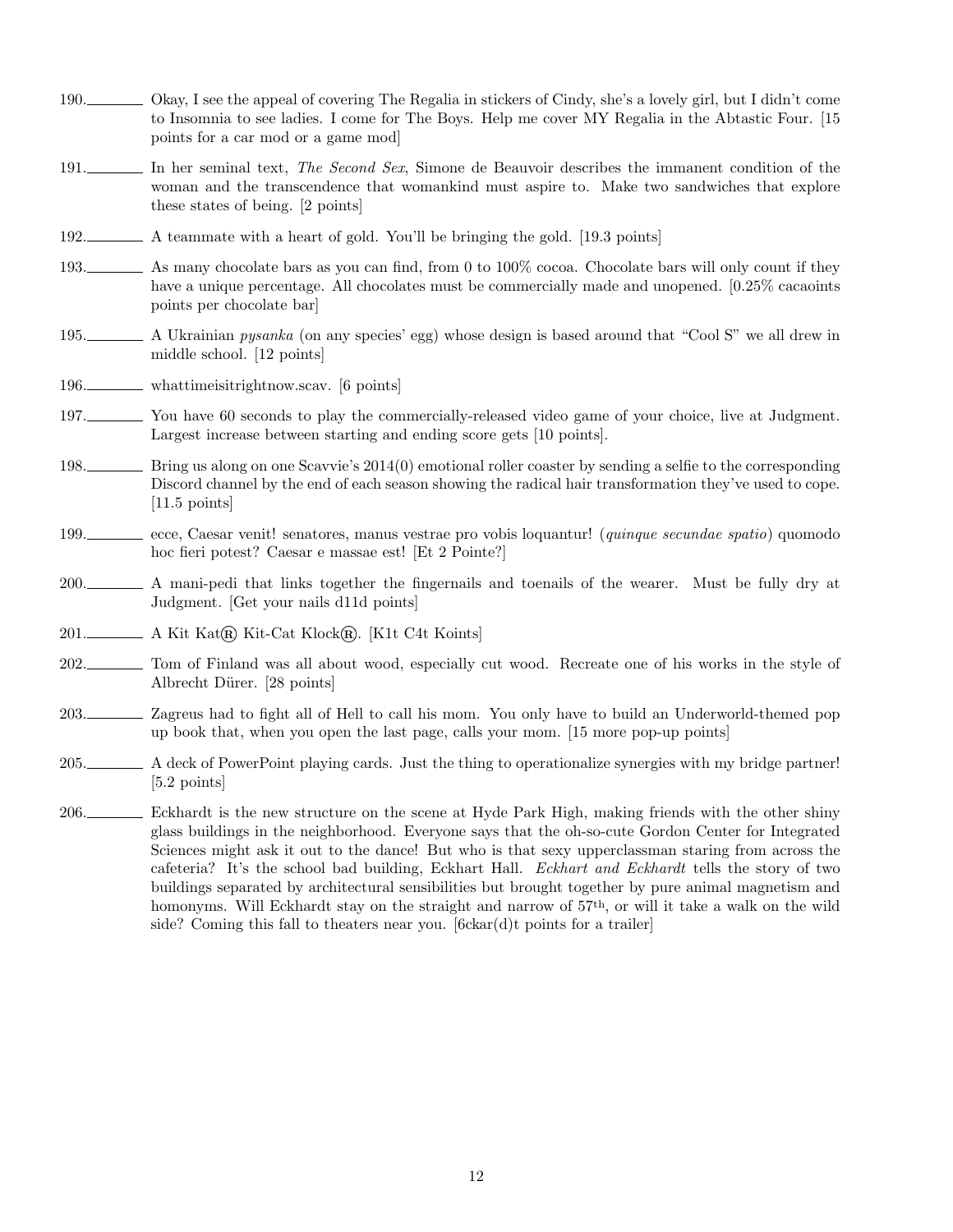- 207. Princess Leia's cinnamon bun hairpiece. Not, not her cinnamon buns hairstyle. Recreate her hair using a single, continuous roll of that delicious, gooey dough. [10 points]
- 209. This now sits on my front porch. 52 stones. If I make it to Judgment, there's 1 for every week left. I'll take 1 out as each week passes. Great reminder for me to Scav a Scav of meaning and impact! [14 points for your stone tower plus livestream]
- 210. The Devil Goes Down On Georgia. [0.69 points, -50 points for breaking that rule]
- 212. TBA. [1 point]
- 215. A sample syllabus and 90-second lecture from Chaka Khan Academy. [4 points + 25 points if the Hyde Park native herself makes a guest appearance]
- 216. A revision of the U.S. Constitution to incorporate the will of the people who have already won Eurovision. [17.76 points]
- 217. Scav is a season of fever dreams. On June 21st, in the Virtual Scav Zoom Room, let's send off winter with the ultimate farewell. Your team's participant should arrive promptly with  $(1)$  a generous helping of your team's homemade "kraut" (you know the one we want) and (2) a savory accessory fit for a two-foot-tall snowmensch. [12 points]
- $218.$  TBA. [9  $\bullet$  points]
- 220. Make a gingerbread model of your Headquarters. [20 points]
- 222. Gather 'round, children. Let me tell you a story about the deuce heard 'round the world. My 'mates lined up. It was one to a stall. We took our marks 'till the Captain's call. When the clock struck one, it was dead and done. Was it one for all, or all for one? [1 point per synchronized "plop;" 0 points for performing in front of a Judge]
- 223. Remind us that you can't take it with you, especially when you drown in a pool of excrement. Construct a two-tiered piggy bank themed around the Erfurt latrine disaster. Hoard too many coins in the unstable upper level and risk having them all fall into the unpleasant lower level. [25.5 points]
- 224. Grainy, chilling documentary footage of the time Nintendo's Mario mascot oversaw the destruction of counterfeit Game Boy games, with voiceover narration in the style of Human Remains. [8 points]
- 225. A picture of a team member posing in a cemetery with a tombstone engraved in Papyrus or Comic Sans. [Fonteen points (but actually 13 points)]
- 226. Everyone has a Teddy Bear, so show us your Billy Possum. [10 furry points for homemade]